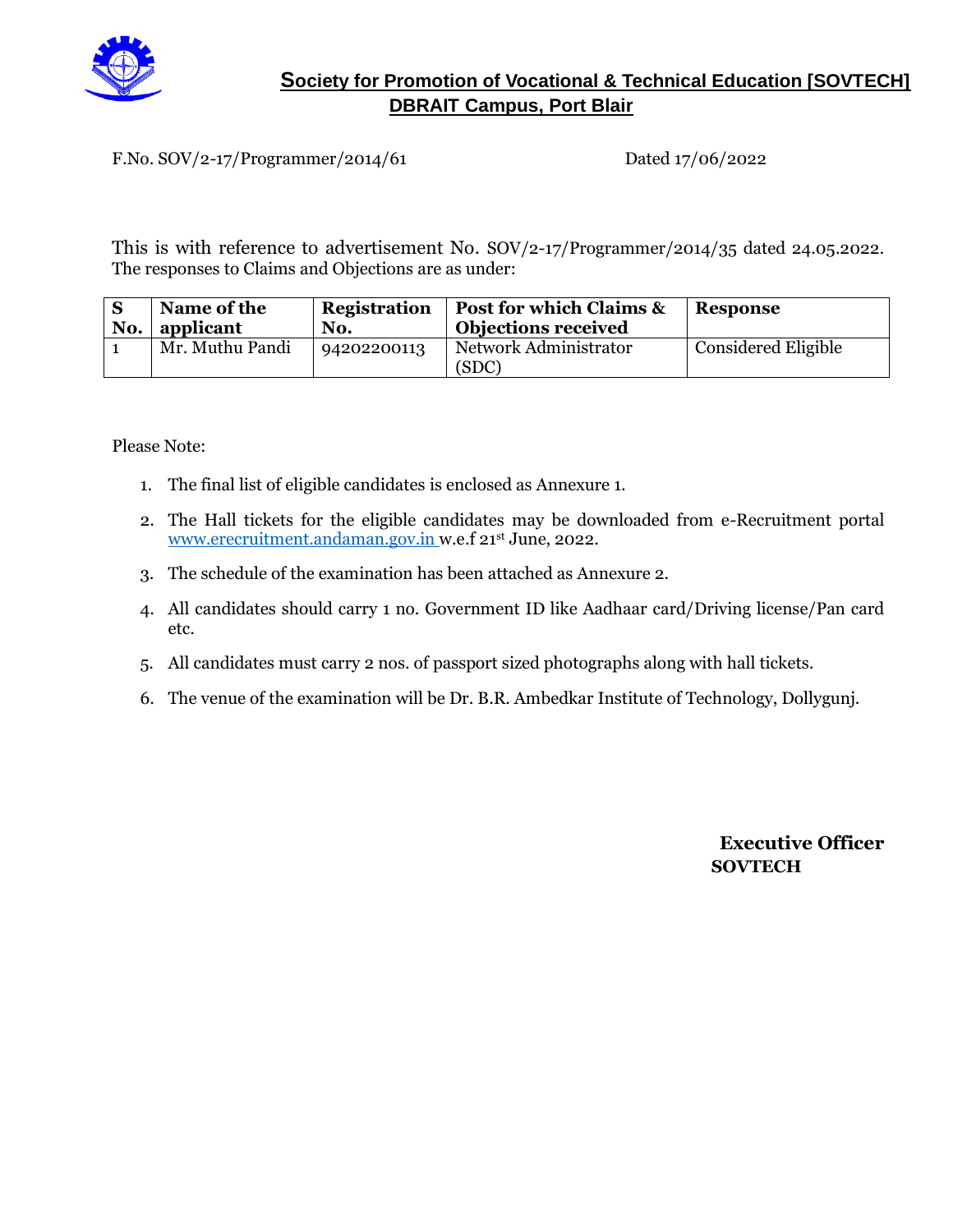#### **ANNEXURE 1 FINAL LIST OF ELIGIBLE CANDIDATES FOR VARIOUS POSTS IN SOVTECH**

| S.             | Name of the              | <b>Registration</b> | <b>Father's Name</b>     |
|----------------|--------------------------|---------------------|--------------------------|
| No.            | candidate                | No.                 |                          |
| 1              | <b>K BALAN</b>           | 94202200001         | LATE P KANDA SWAMY       |
| $\overline{2}$ | R PON HARIS KUMAR        | 94202200003         | R M RAJENDRAN            |
| 3              | <b>ASHIS HALDER</b>      | 94202200008         | <b>NILKANTA HALDER</b>   |
| $\overline{4}$ | <b>SURAJEET MANDAL</b>   | 94202200012         | C R MANDAL               |
| 5              | PRIYANKA CP              | 94202200016         | <b>CP PRAKASAN</b>       |
|                | <b>SHIV PRASAD</b>       |                     |                          |
| 6              | <b>KAIWARTYA</b>         | 94202200022         | ASHA RAM KAIWARTYA       |
| $\tau$         | <b>SHUBAM DAS</b>        | 94202200026         | <b>SHIVA DAS</b>         |
| 8              | <b>B LAVANYA</b>         | 94202200028         | <b>B APPAL SWAMY</b>     |
| 9              | <b>SOUMIT ROY</b>        | 94202200029         | <b>SHANKAR ROY</b>       |
| 10             | <b>SAAKSHI SAHA</b>      | 94202200035         | <b>GOURI SANKAR SAHA</b> |
| 11             | <b>SUBRATA BISWAS</b>    | 94202200043         | DEEPAK BISWAS            |
| 12             | <b>SHILPA ROY</b>        | 94202200046         | <b>NITAI ROY</b>         |
| 13             | T LAVANYA KURESH         | 94202200050         | <b>T KURESH</b>          |
| 14             | Y HARISH KUMAR           | 94202200052         | Y GOPAL RAO              |
| 15             | <b>M NAGAMANI</b>        | 94202200054         | <b>S MURUGAN</b>         |
| 16             | <b>SLAXMAN</b>           | 94202200057         | <b>S NARAYAN RAO</b>     |
| 17             | <b>K DINESH</b>          | 94202200061         | K JANAKI RAO             |
| 18             | <b>DIBAKAR BAROI</b>     | 94202200070         | <b>MOTI BAROI</b>        |
| 19             | <b>SANDEEP KUMAR</b>     | 94202200072         | <b>SOMRU</b>             |
| 20             | <b>AVINASH DUA</b>       | 94202200075         | <b>RAJ KUMAR DUA</b>     |
| 21             | <b>B SAI KUMAR</b>       | 94202200086         | <b>B TRIMURTHY</b>       |
| 22             | POOJA ARYA               | 94202200091         | <b>BRIJ MOHAN</b>        |
|                |                          |                     | <b>SUBHAS CHANDRA</b>    |
| 23             | <b>SUPRIT BISWAS</b>     | 94202200093         | <b>BISWAS</b>            |
|                | <b>SHREY ANANT</b>       |                     | <b>SUNIL MADHUKAR</b>    |
| 24             | <b>SANDIMAN</b>          | 94202200098         | <b>SANDIMAN</b>          |
| 25             | <b>T MURALI</b>          | 94202200100         | <b>T DEVARAJU</b>        |
|                | <b>ANUBHA CHANDER</b>    |                     | SHRI SUSHIL CHANDER      |
| 26             | <b>DAS</b>               | 94202200101         | <b>DAS</b>               |
| 27             | <b>K RAHUL</b>           | 94202200102         | K PAPA RAO               |
| 28             | <b>VENKATA LAKSHMI</b>   | 94202200105         | Y CHANDAR RAO            |
| 29             | <b>MANABENDRA BISWAS</b> | 94202200107         | <b>BHABATOSH BISWAS</b>  |
| 30             | <b>VIJAYA</b>            | 94202200109         | M MURUGESHAN             |
| 31             | <b>MD ASIF ALAM</b>      | 94202200110         | <b>MD SERAJ ALAM</b>     |
|                | <b>ANUP KUMAR</b>        |                     |                          |
| 32             | <b>MAZUMDER</b>          | 94202200112         | <b>SUKANTA MAZUMDER</b>  |
| 33             | <b>BINOY JOYDHAR</b>     | 94202200121         | <b>BISWANATH JOYDHAR</b> |
| 34             | <b>NEELESH</b>           | 94202200123         | <b>J S YADAV</b>         |
| 35             | <b>S VINOD</b>           | 94202200130         | S KRISHNA RAO            |
| 36             | <b>RAVI RANJAN</b>       | 94202200133         | LATE AMIT RANJAN         |

## **Name of the Post: Network Engineer (South Andaman)**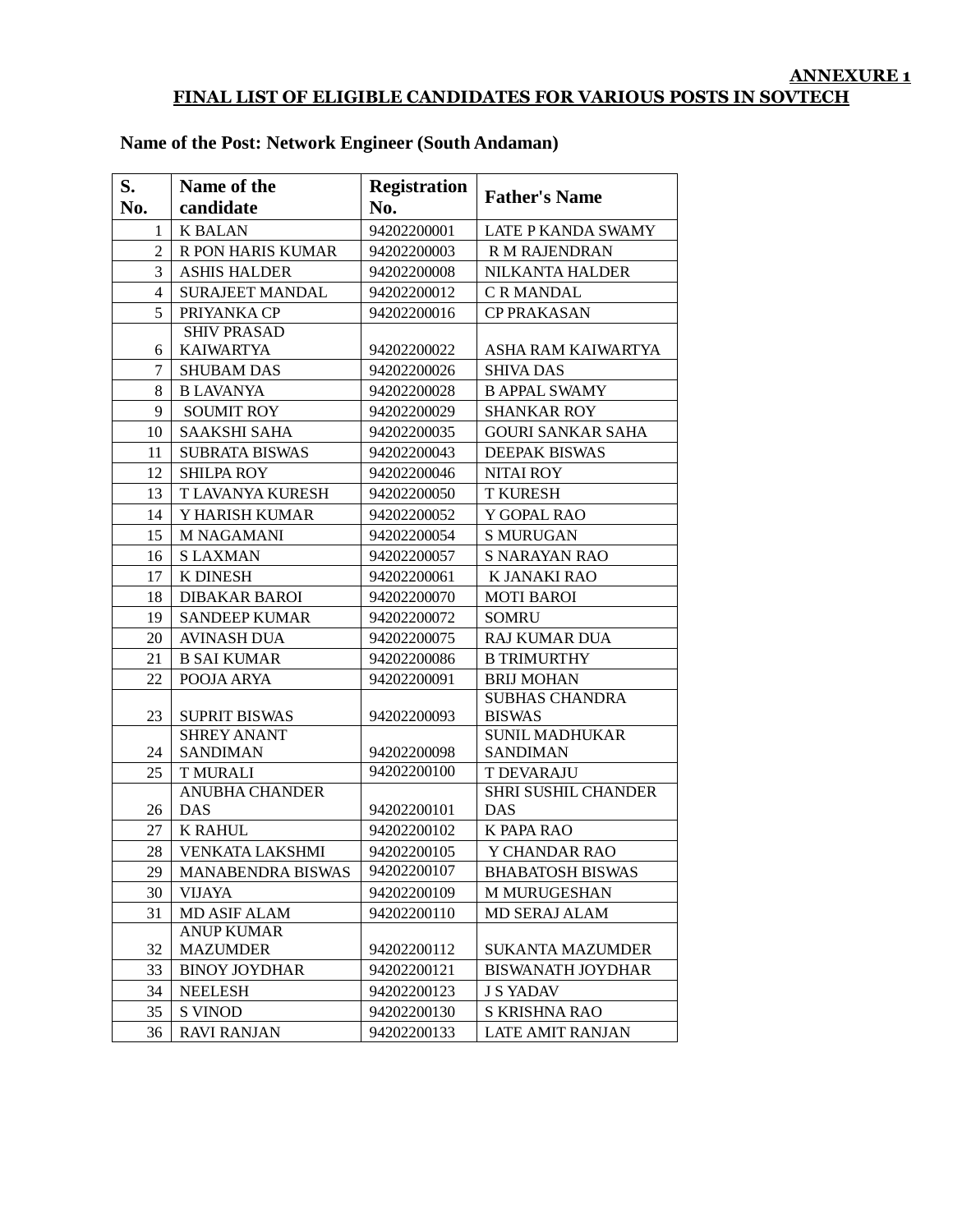| S.<br>No.      | Name of the<br>candidate             | <b>Registration</b><br>No. | <b>Father's Name</b>      |
|----------------|--------------------------------------|----------------------------|---------------------------|
| $\mathbf{1}$   | <b>K BALAN</b>                       | 94202200001                | <b>LATE P KANDA SWAMY</b> |
| $\overline{2}$ | <b>ASHIS HALDER</b>                  | 94202200008                | <b>NILKANTA HALDER</b>    |
| 3              | <b>SURAJEET MANDAL</b>               | 94202200012                | <b>C R MANDAL</b>         |
|                | <b>SHIV PRASAD</b>                   |                            |                           |
| 4              | <b>KAIWARTYA</b>                     | 94202200022                | ASHA RAM KAIWARTYA        |
| 5              | <b>SHUBAM DAS</b>                    | 94202200026                | <b>SHIVA DAS</b>          |
| 6              | <b>SOUMIT ROY</b>                    | 94202200029                | <b>SHANKAR ROY</b>        |
| 7              | <b>SUBRATA BISWAS</b>                | 94202200043                | <b>DEEPAK BISWAS</b>      |
| 8              | T LAVANYA KURESH                     | 94202200050                | <b>T KURESH</b>           |
| 9              | <b>M NAGAMANI</b>                    | 94202200054                | <b>S MURUGAN</b>          |
| 10             | <b>MANOJ DAS</b>                     | 94202200056                | <b>JAGADISH DAS</b>       |
| 11             | <b>SLAXMAN</b>                       | 94202200057                | <b>S NARAYAN RAO</b>      |
| 12             | <b>K DINESH</b>                      | 94202200061                | K JANAKI RAO              |
| 13             | <b>VIVEK YADAV</b>                   | 94202200063                | <b>SITA RAM</b>           |
| 14             | <b>DIBAKAR BAROI</b>                 | 94202200070                | <b>MOTI BAROI</b>         |
| 15             | <b>SANDEEP KUMAR</b>                 | 94202200072                | <b>SOMRU</b>              |
| 16             | <b>AVINASH DUA</b>                   | 94202200075                | <b>RAJ KUMAR DUA</b>      |
| 17             | <b>KIRANMAYEE REGURI</b>             | 94202200083                | REGURI V V S N MURTHY     |
|                | <b>SHREY ANANT</b>                   |                            |                           |
| 18             | <b>SANDIMAN</b>                      | 94202200098                | SUNIL MADHUKAR SANDIMAN   |
| 19             | <b>TMURALI</b>                       | 94202200100                | <b>T DEVARAJU</b>         |
|                | <b>ANUBHA CHANDER</b>                |                            |                           |
| 20             | <b>DAS</b>                           | 94202200101                | SHRI SUSHIL CHANDER DAS   |
| 21             | <b>K RAHUL</b>                       | 94202200102                | K PAPA RAO                |
| 22             | <b>MANABENDRA BISWAS</b>             | 94202200107                | <b>BHABATOSH BISWAS</b>   |
| 23             | <b>MD ASIF ALAM</b>                  | 94202200110                | <b>MD SERAJ ALAM</b>      |
|                | <b>ANUP KUMAR</b>                    |                            |                           |
| 24             | <b>MAZUMDER</b>                      | 94202200112                | <b>SUKANTA MAZUMDER</b>   |
| 25             | N C PRABHU                           | 94202200129                | <b>S N CHANDRAN</b>       |
| 26             | <b>SAIKAT</b><br><b>BHATTACHARYA</b> | 94202200134                | <b>SALIL BHATTACHARYA</b> |

# **Name of the Post: Network Engineer (North & Middle Andaman)**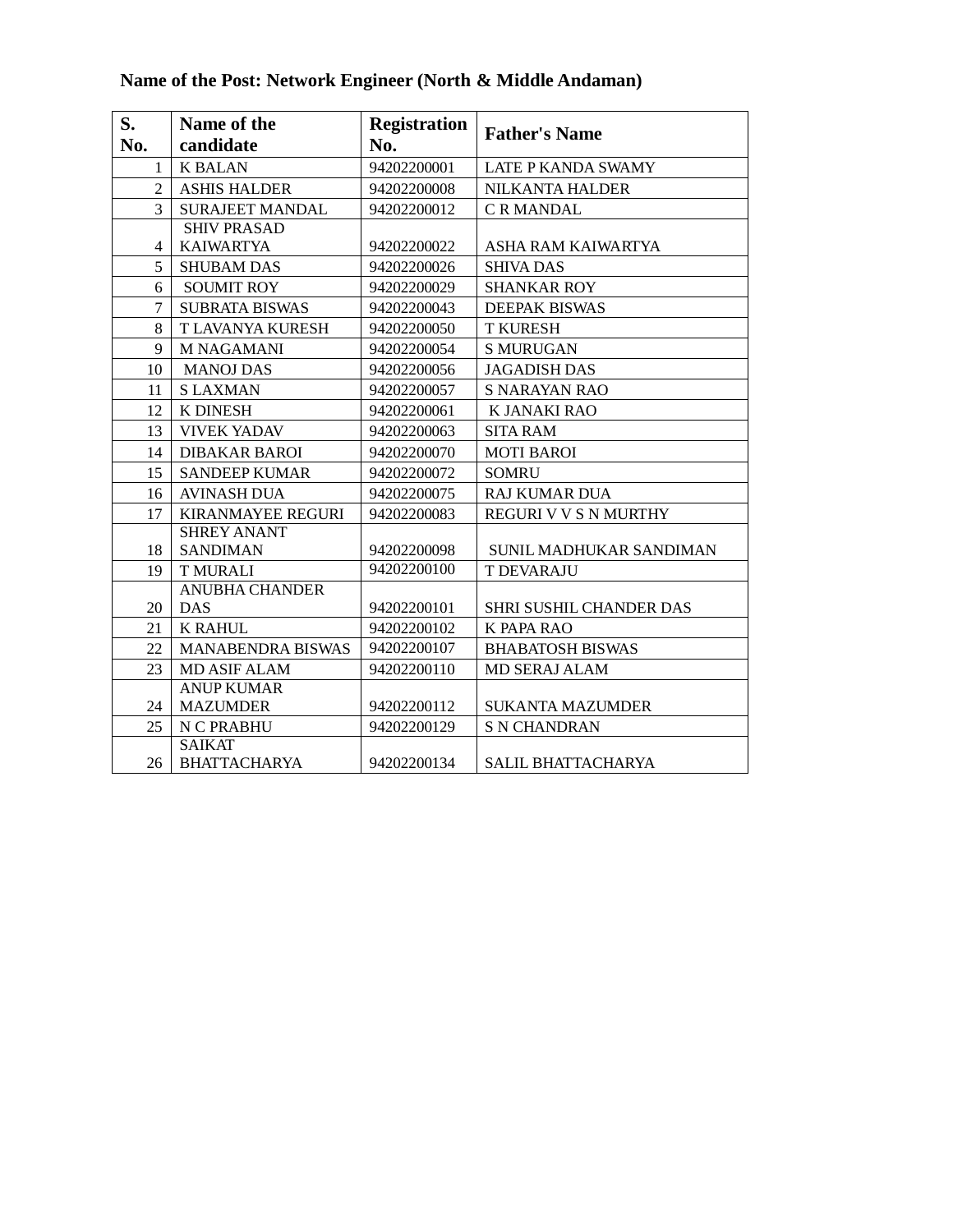## **Name of the Post: Technical Analyst**

| S.  | Name of the                           | <b>Registration</b> |                              |
|-----|---------------------------------------|---------------------|------------------------------|
| No. | candidate                             | No.                 | <b>Father's Name</b>         |
| 1   | <b>K BALAN</b>                        | 94202200001         | <b>LATE P KANDA SWAMY</b>    |
| 2   | R PON HARIS KUMAR                     | 94202200003         | R M RAJENDRAN                |
| 3   | <b>ADNAN HASSAN</b>                   | 94202200004         | <b>ABUL HASSAN</b>           |
| 4   | <b>ASHIS HALDER</b>                   | 94202200008         | NILKANTA HALDER              |
| 5   | <b>SURAJEET MANDAL</b>                | 94202200012         | C R MANDAL                   |
| 6   | PRIYANKA CP                           | 94202200016         | <b>CP PRAKASAN</b>           |
| 7   | T SWARNALATHA                         | 94202200020         | PTHIRUNAVAUKARASU            |
| 8   | <b>SHUBAM DAS</b>                     | 94202200026         | <b>SHIVA DAS</b>             |
| 9   | <b>B LAVANYA</b>                      | 94202200028         | <b>B APPAL SWAMY</b>         |
| 10  | <b>ARTI KUMARI</b>                    | 94202200030         | SHAILESH KUMAR SINGH         |
| 11  | <b>SAAKSHI SAHA</b>                   | 94202200035         | <b>GOURI SANKAR SAHA</b>     |
| 12  | A ABHINANDAN                          | 94202200040         | M ARUL SELVAM                |
| 13  | JOTHI MAJHI                           | 94202200041         | LATE JOYDEV MAJHI            |
| 14  | <b>SUBRATA BISWAS</b>                 | 94202200043         | <b>DEEPAK BISWAS</b>         |
| 15  | <b>SHILPA ROY</b>                     | 94202200046         | <b>NITAI ROY</b>             |
| 16  | T LAVANYA KURESH                      | 94202200050         | <b>T KURESH</b>              |
| 17  | Y HARISH KUMAR                        | 94202200052         | Y GOPAL RAO                  |
| 18  | <b>M NAGAMANI</b>                     | 94202200054         | <b>S MURUGAN</b>             |
| 19  | <b>SLAXMAN</b>                        | 94202200057         | <b>S NARAYAN RAO</b>         |
| 20  | <b>VIKRAM SINGH</b>                   | 94202200059         | <b>S S RAWAT</b>             |
|     | <b>RAWAT</b>                          |                     |                              |
| 21  | K DINESH                              | 94202200061         | K JANAKI RAO                 |
| 22  | <b>VIVEK YADAV</b>                    | 94202200063         | <b>SITA RAM</b>              |
| 23  | POOJA KUMARI                          | 94202200066         | <b>DURGA TIGGA</b>           |
| 24  | PRASHANT VERMA                        | 94202200068         | LAKSHMI KANT VERMA           |
| 25  | NITESH MISTRY                         | 94202200069         | NIRMAL MISTRY                |
| 26  | <b>DIBAKAR BAROI</b>                  | 94202200070         | <b>MOTI BAROI</b>            |
| 27  | <b>SANDEEP KUMAR</b>                  | 94202200072         | <b>SOMRU</b>                 |
| 28  | <b>AVINASH DUA</b>                    | 94202200075         | <b>RAJ KUMAR DUA</b>         |
| 29  | <b>KIRANMAYEE REGURI</b>              | 94202200083         | <b>REGURI V V S N MURTHY</b> |
| 30  | P PHEBA                               | 94202200084         | P PHINEHAS                   |
| 31  | <b>B SAI KUMAR</b>                    | 94202200086         | <b>B TRIMURTHY</b>           |
| 32  | <b>GAURAV</b>                         | 94202200090         | PRIT PAL                     |
| 33  | POOJA ARYA                            | 94202200091         | <b>BRIJ MOHAN</b>            |
| 34  | <b>SUPRIT BISWAS</b>                  | 94202200093         | SUBHAS CHANDRA BISWAS        |
| 35  | <b>SHREY ANANT</b><br><b>SANDIMAN</b> | 94202200098         | SUNIL MADHUKAR SANDIMAN      |
| 36  | <b>ANUBHA CHANDER</b>                 | 94202200101         | SHRI SUSHIL CHANDER DAS      |
|     | DAS                                   |                     |                              |
| 37  | <b>K RAHUL</b>                        | 94202200102         | K PAPA RAO                   |
| 38  | ROHIT NAUTIYAL                        | 94202200103         | <b>JAYANTI PRASAD</b>        |
| 39  | <b>VENKATA LAKSHMI</b>                | 94202200105         | Y CHANDAR RAO                |
| 40  | <b>MANABENDRA BISWAS</b>              | 94202200107         | <b>BHABATOSH BISWAS</b>      |
| 41  | <b>VISHAL BABU</b>                    | 94202200108         | SATHIYANARAYANA              |
| 42  | <b>VIJAYA</b>                         | 94202200109         | <b>M MURUGESHAN</b>          |
| 43  | MD ASIF ALAM                          | 94202200110         | MD SERAJ ALAM                |
| 44  | <b>NEHA HALDER</b>                    | 94202200114         | <b>NARESH HALDER</b>         |
| 45  | P DILLESWARI                          | 94202200115         | P MADHAVA RAO                |
| 46  | <b>BINOY JOYDHAR</b>                  | 94202200121         | <b>BISWANATH JOYDHAR</b>     |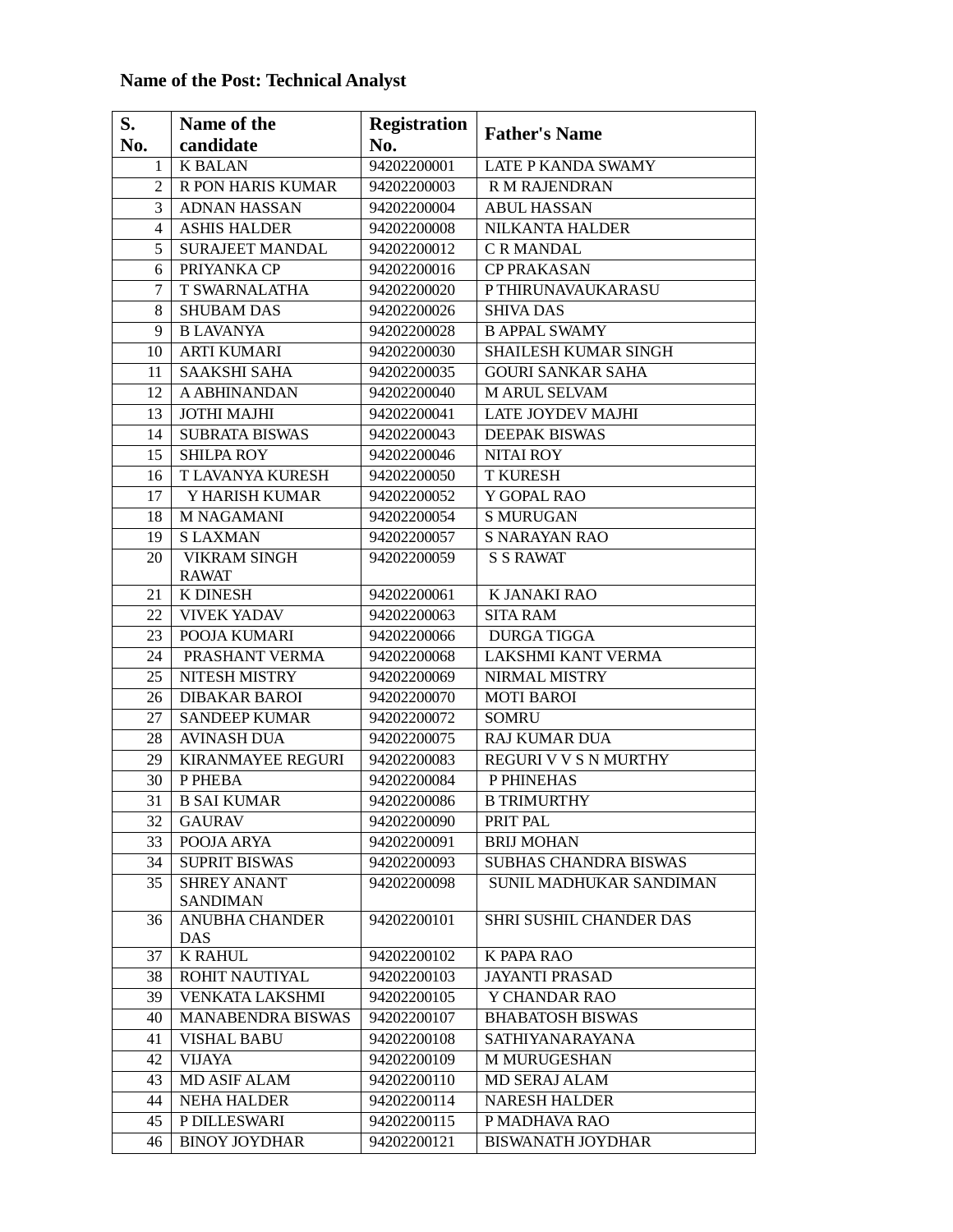| 47 | <b>ERACHANA SINGH</b> | 94202200125 | RAMESWAR SINGH   |
|----|-----------------------|-------------|------------------|
| 48 | <b>MONISHA DAS</b>    | 94202200126 | NIRMAL DAS       |
| 49 | S VINOD               | 94202200130 | S KRISHNA RAO    |
|    | <b>YASMEEN</b>        | 94202200131 | <b>ALLAUDEEN</b> |
|    | SEEMA KUMARI          | 94202200132 | N K SAHNI        |

## **Name of the Post: Programmer(e-District)**

| S.<br>No. | Name of the<br>candidate | <b>Registration</b><br>No. | <b>Father's Name</b>        |
|-----------|--------------------------|----------------------------|-----------------------------|
|           | <b>R PON HARIS KUMAR</b> | 94202200003                | <b>R M RAJENDRAN</b>        |
| 2         | <b>ADNAN HASSAN</b>      | 94202200004                | <b>ABUL HASSAN</b>          |
| 3         | PRIYANKA CP              | 94202200016                | <b>CP PRAKASAN</b>          |
| 4         | <b>T SWARNALATHA</b>     | 94202200020                | <b>PTHIRUNAVAUKARASU</b>    |
| 5         | <b>ARTI KUMARI</b>       | 94202200030                | <b>SHAILESH KUMAR SINGH</b> |
| 6         | <b>AJU VIJAYAN</b>       | 94202200031                | <b>VIJAYAN P</b>            |
| 7         | <b>SAAKSHI SAHA</b>      | 94202200035                | <b>GOURI SANKAR SAHA</b>    |
| 8         | V SARAVANAN              | 94202200038                | <b>V VEERAPPAN</b>          |
| 9         | <b>SUBRATA BISWAS</b>    | 94202200043                | <b>DEEPAK BISWAS</b>        |
| 10        | <b>MAHESWARI</b>         | 94202200045                | <b>MANOHARAN</b>            |
| 11        | Y HARISH KUMAR           | 94202200052                | Y GOPAL RAO                 |
| 12        | <b>SLAXMAN</b>           | 94202200057                | S NARAYAN RAO               |
| 13        | <b>MOHAMMED ASIF</b>     | 94202200058                | <b>MOHD FAROOQUE</b>        |
| 14        | POOJA KUMARI             | 94202200066                | DURGA TIGGA                 |
| 15        | <b>MOHAN RAJ</b>         | 94202200085                | THIYAGARAJAN                |
| 16        | <b>GAURAV</b>            | 94202200090                | PRIT PAL                    |
| 17        | <b>J JAYALAXMI</b>       | 94202200096                | <b>PS JAYASEELAN</b>        |
| 18        | <b>NEHA HALDER</b>       | 94202200114                | <b>NARESH HALDER</b>        |
| 19        | K SHIV KUMAR             | 94202200117                | K SEEMAYYA                  |
| 20        | <b>RACHANA SINGH</b>     | 94202200125                | <b>RAMESWAR SINGH</b>       |
| 21        | N C PRABHU               | 94202200129                | <b>S N CHANDRAN</b>         |
| 22        | <b>YASMEEN</b>           | 94202200131                | <b>ALLAUDEEN</b>            |

# **Name of the Post: Network Security Expert (SDC)**

| No. | Name of the<br>candidate | Registration<br>No. | <b>Father's Name</b> |
|-----|--------------------------|---------------------|----------------------|
|     | D. JOGESH KRISHNA        | 94202200042         | LATE D BALA KRISHNA  |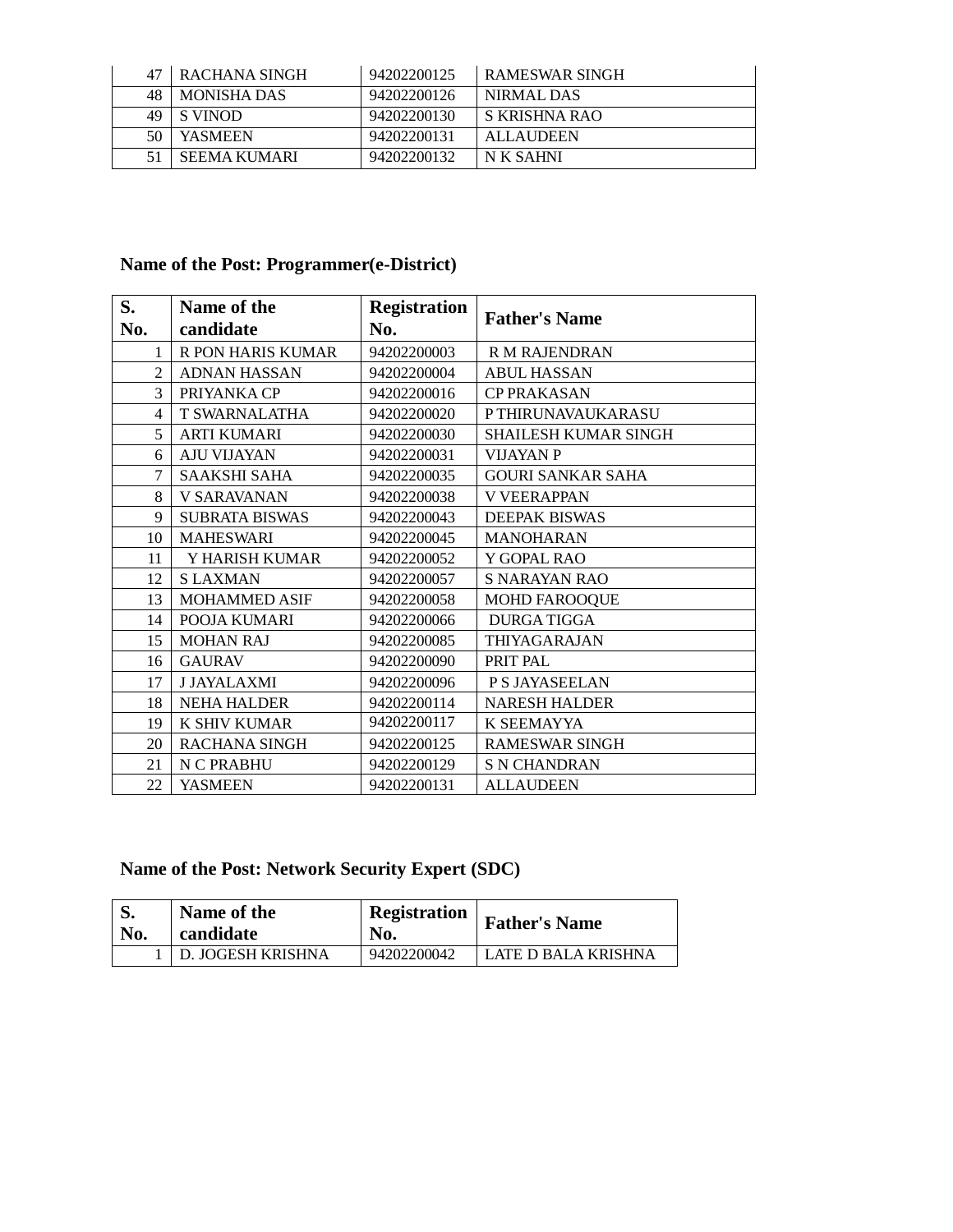#### **Name of the Post: Network Administrator (SDC)**

| d.<br>No. | Name of the<br>candidate | <b>Registration</b><br>No. | <b>Father's Name</b> |
|-----------|--------------------------|----------------------------|----------------------|
|           | <b>NAZNEEN NISHA</b>     | 94202200116                | ABDUL SALAM          |
|           | <b>MUTHU PANDI</b>       | 94202200113                | <b>LATE S RAJU</b>   |

#### **Name of the Post: Helpdesk Executive (SDC)**

| No. | Name of the<br>candidate | <b>Registration</b><br>No. | <b>Father's Name</b> |
|-----|--------------------------|----------------------------|----------------------|
|     | D NARESH                 | 94202200079                | D MOHAN RAO          |
|     | POOJA ARYA               | 94202200091                | <b>BRIJ MOHAN</b>    |

#### **Name of the Post: BMS Administrator (SDC)**

| S.<br>No. | Name of the<br>candidate             | <b>Registration</b><br>No. | <b>Father's Name</b>      |
|-----------|--------------------------------------|----------------------------|---------------------------|
|           | <b>S RAVI</b>                        | 94202200014                | S KRISHNA RAO             |
|           | ROHIT NAUTIYAL                       | 94202200103                | <b>JAYANTI PRASAD</b>     |
|           | <b>S VINOD</b>                       | 94202200130                | S KRISHNA RAO             |
| 4         | <b>SAIKAT</b><br><b>BHATTACHARYA</b> | 94202200134                | <b>SALIL BHATTACHARYA</b> |

#### **Name of the Post: Database Administrator (SDC)**

| J.  | Name of the        | <b>Registration</b> | <b>Father's Name</b> |
|-----|--------------------|---------------------|----------------------|
| No. | candidate          | No.                 |                      |
|     | <b>AJU VIJAYAN</b> | 94202200031         | VIJAYAN P            |

#### **Name of the Post: Server & EMS Administrator (SDC)**

| No. | Name of the<br>candidate | <b>Registration</b><br>No. | <b>Father's Name</b> |
|-----|--------------------------|----------------------------|----------------------|
|     | RAMARAJAN D              | 94202200106                | DAMODHARAN           |